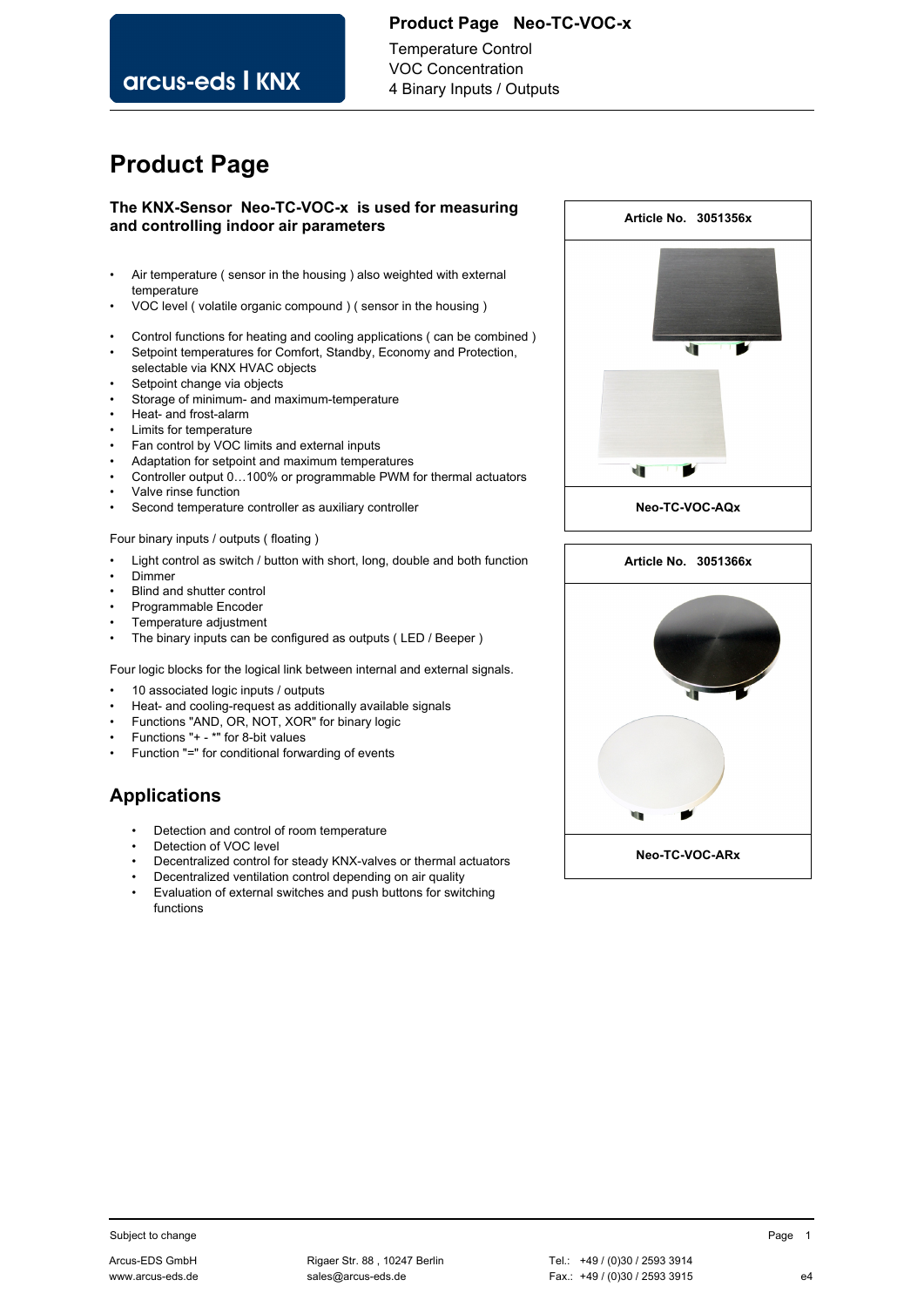### **Product Page Neo-TC-VOC-x**

arcus-eds I KNX

### Temperature Control VOC Concentration 4 Binary Inputs / Outputs

### **Startup**

The KNX Sensor is set up using the ETS ( Version 4 or higher ) and the applicable application program. The sensor is delivered unprogrammed. All functions are programmed and parameterized with ETS. Please read the ETS instructions.



# **Assembly**

The **Neo-TC-VOC-x** sensor is designed for mounting in a standard flush-mounted socket (60/68) mm and is located in an IP20 plastic housing with aluminum cover.

# **In Case of Bus Voltage Recurrence**

All changes made using the help key for the KNX bus are saved if the device has been correctly parameterized.. By using the weighted mixture temperature, the external temperature scaling is set to 0% until an external temperature value is received.

The measuring and control values start with their current values ( integral component=0 by PI-Controller ). The ETS parameter settings are retained.

# **Discharge Program and Reset Sensor**

In order to delete the programming ( projecting ) and to reset the module back to delivery status, it must be switched off ( disconnect the KNX bus ).

Press and hold the programming button while reconnecting the KNX bus and wait until the programming LED

lights up ( approx. 5-10 seconds ).

Now you can release the programming button.

The module is ready for renewed projecting.

If you release the programming button too early, repeat the aforementioned procedure.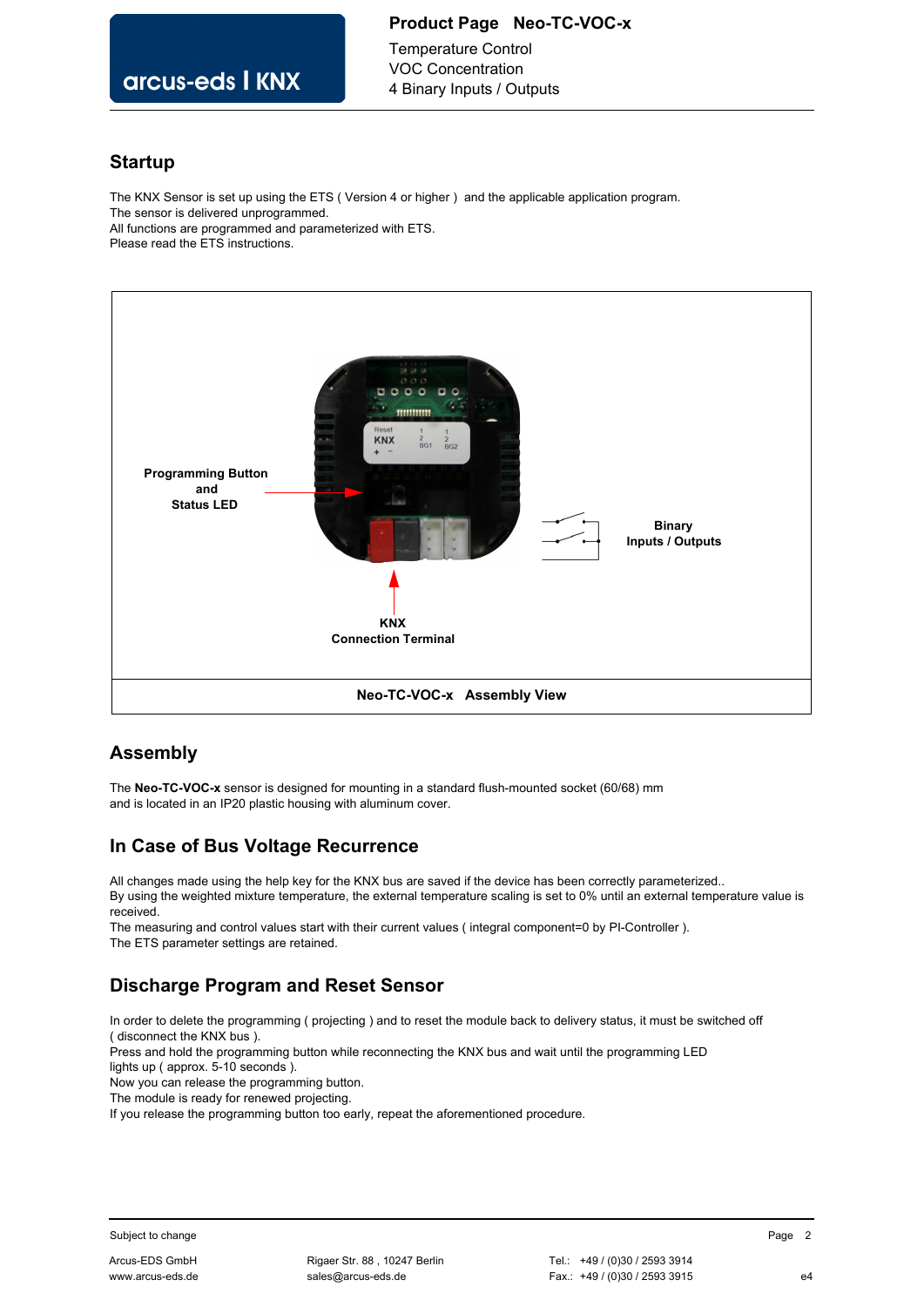Temperature Control VOC Concentration 4 Binary Inputs / Outputs

# **Technical Data**

### **Technical Data - Neo-TC-VOC-x**

| Measurement                              | Temperature<br><b>VOC Concentration</b>                                                                                                                             |
|------------------------------------------|---------------------------------------------------------------------------------------------------------------------------------------------------------------------|
| Control                                  | integrated                                                                                                                                                          |
|                                          |                                                                                                                                                                     |
| Temperature Range                        | $-25$ $+80^{\circ}$ C                                                                                                                                               |
| Resolution                               | $0.02^{\circ}$ C                                                                                                                                                    |
| Accuracy                                 | $\pm$ 0.4°C (560°C), sonst $\pm$ 0.8°C                                                                                                                              |
| Measurement Range VOC                    | 400 - 10000 ppm, CO2 equivalents                                                                                                                                    |
|                                          |                                                                                                                                                                     |
| Binary In- / Output                      | $\overline{4}$                                                                                                                                                      |
|                                          |                                                                                                                                                                     |
| <b>Operating Voltage</b>                 | KNX Bus Voltage 21  32VDC                                                                                                                                           |
| Power Consumption                        | approx. $240mW$ (at $24VDC$ )                                                                                                                                       |
| Environment Temperature KNX-Module       | Operating: -25  +80°C<br>Storage:<br>$-25$ $+80^{\circ}$ C                                                                                                          |
| Environment Humidity KNX-Module          | 10  95% r.H Non Condensing                                                                                                                                          |
| <b>Bus Coupler</b>                       | integrated                                                                                                                                                          |
| <b>Auxiliary Supply</b>                  | not required                                                                                                                                                        |
| Startup with the ETS Version 4 or higher | <b>HLK305</b>                                                                                                                                                       |
| <b>Curcuit Points</b>                    | KNX 2-pole clamps (red / black)                                                                                                                                     |
| <b>Protection Class</b>                  | <b>IP20</b>                                                                                                                                                         |
| Housing KNX-Module                       | Cover aluminum anodized (black)<br>$(80 \times 80 \times 6)$ mm<br>square:<br>Ø 84 x 6 mm<br>round:<br>Standard flush-mounted socket (60/68 mm) in the dry interior |
| <b>Article Number</b>                    | 30513563 Aluminum, square, sanded<br>30513564 Aluminum, square, sanded, black<br>30513663 Aluminum, round, anodized<br>30513664 Aluminum, round, anodized, black    |